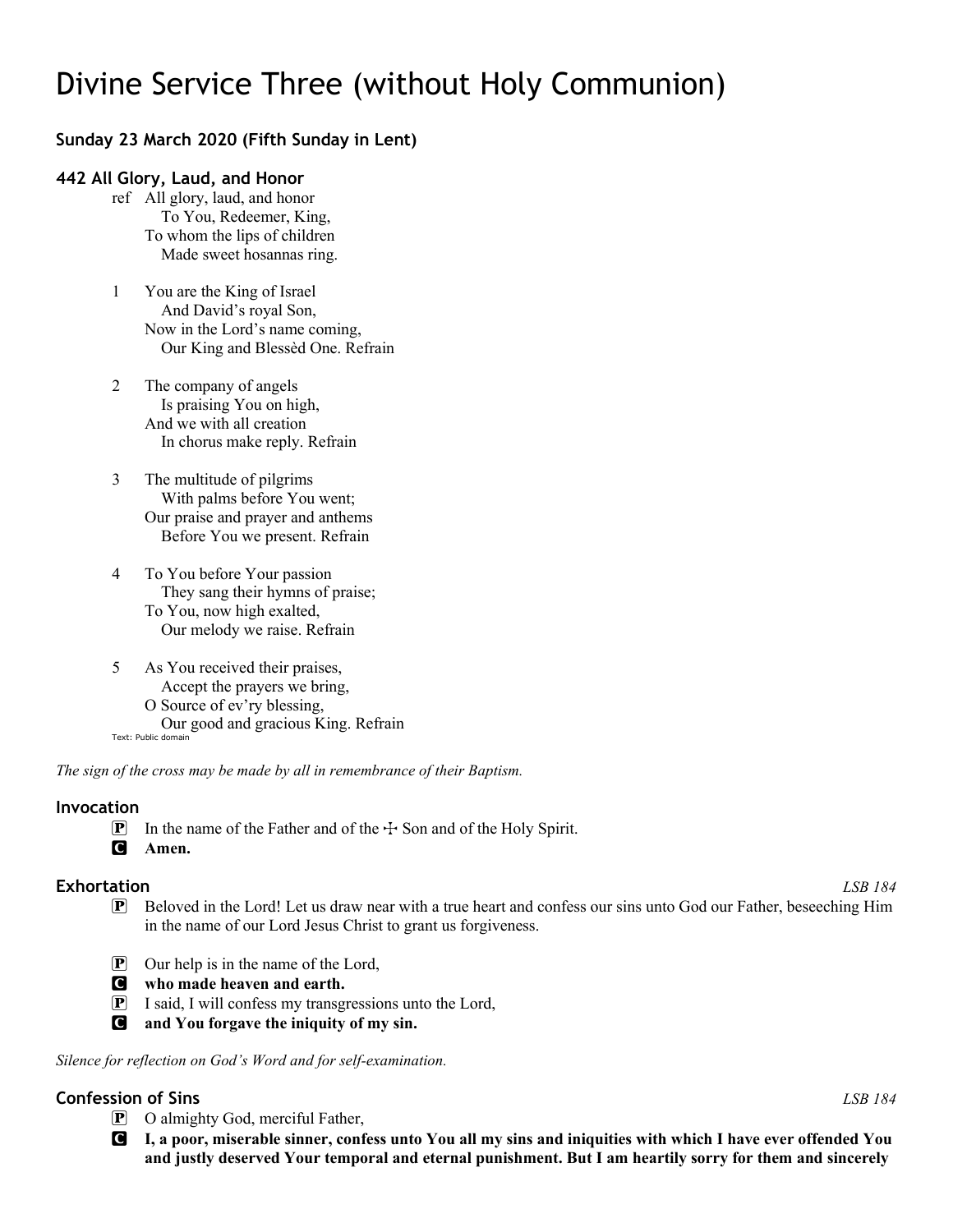**repent of them, and I pray You of Your boundless mercy and for the sake of the holy, innocent, bitter sufferings and death of Your beloved Son, Jesus Christ, to be gracious and merciful to me, a poor, sinful being.**

### **Absolution** *LSB 185*

- P Upon this your confession, I, by virtue of my office, as a called and ordained servant of the Word, announce the grace of God unto all of you, and in the stead and by the command of my Lord Jesus Christ I forgive you all your sins in the name of the Father and of the  $\pm$  Son and of the Holy Spirit.
- C **Amen.**

# Service of the Word

# **Psalm**

```
<sup>19</sup>Open to me the gates of | righteousness,*
  that I may enter through them
  and give thanks | to the LORD. <sup>20</sup>This is the gate | of the LORD;*
  the righteous shall enter | through it.
<sup>21</sup>I thank you that you have | answered me*
  and have become my sal- | vation.
<sup>22</sup>The stone that the builders re-| jected*
  has become the cornerstone.
<sup>23</sup>This is the LORD's | doing;<sup>*</sup>
  it is marvelous | in our eyes.
<sup>24</sup>This is the day that the | LORD has made;*
  let us rejoice and be | glad in it.
<sup>25</sup>Save us, we pray, \vert O LORD!<sup>*</sup>
  O LORD, we pray, give | us success!
<sup>26</sup>Blessèd is he who comes in the name of the LORD!<sup>*</sup>
  We bless you from the house of the LORD.
27The LORD is God,
  and he has made his light to shine up- | on us.*
Bind the festal sacrifice with cords,
  up to the horns of the | altar!
28You are my God, and I will give | thanks to you;*
  you are my God; I will ex- | tol you.
<sup>29</sup>Oh give thanks to the LORD, for \vert he is good;*
  for his steadfast love endures for- | ever!
```
**Glory be to the Father and to the Son and to the Holy Spirit; as it was in the beginning, is now, and will be forever. Amen.** 

C **Lord, have mercy upon us. Christ, have mercy upon us. Lord, have mercy upon us.**

# **Salutation and Collect of the Day**

- $\boxed{\mathbf{P}}$  The Lord be with you.
- C **And with thy spirit.**

 $\left[ \mathbf{P} \right]$  Let us pray.

Almighty and everlasting God, You sent Your Son, our Savior Jesus Christ, to take upon Himself our flesh and to suffer death upon the cross. Mercifully grant that we may follow the example of His great humility and patience

**Kyrie** *LSB 186*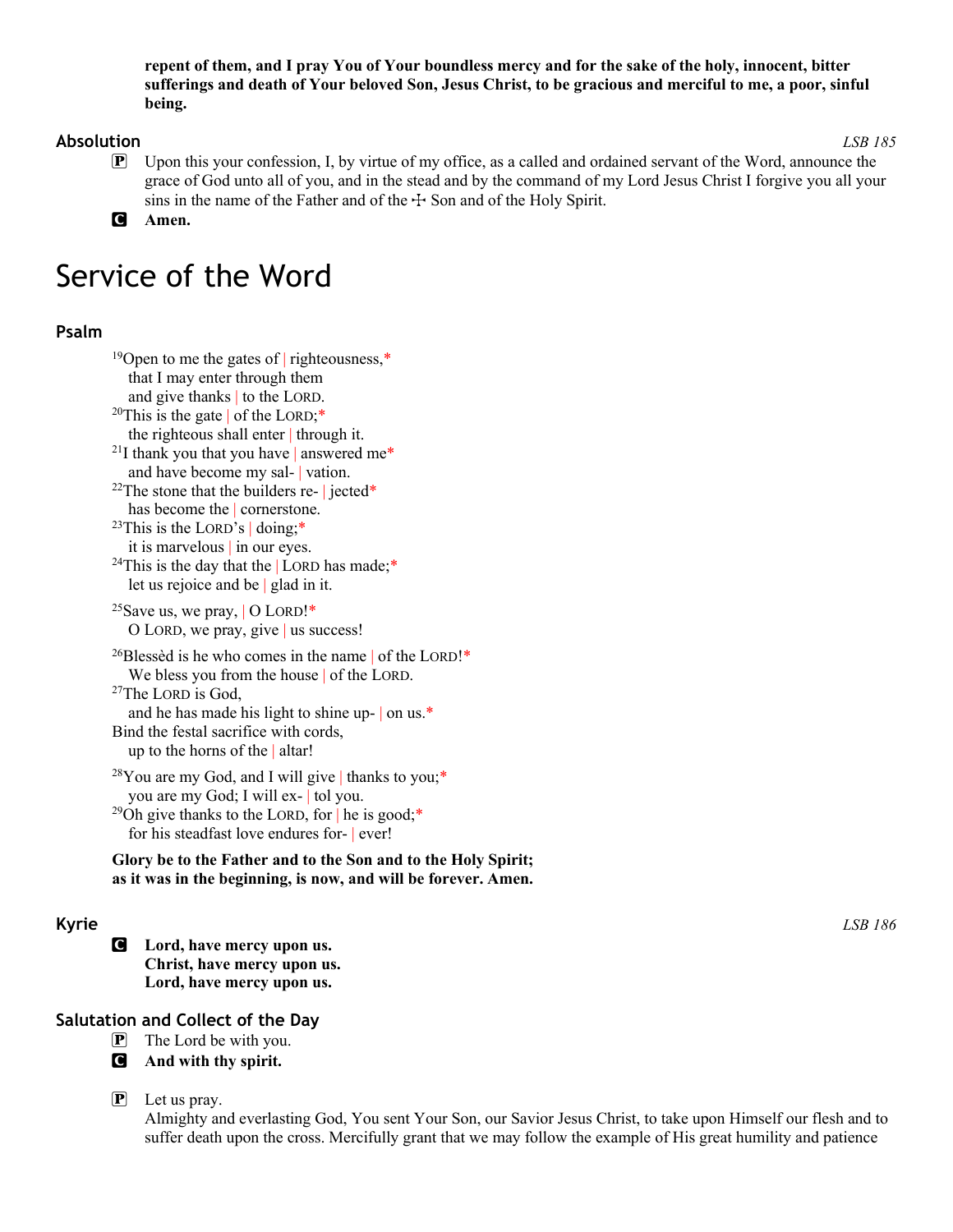and be made partakers of His resurrection; through the same Jesus Christ, our Lord, who lives and reigns with You and the Holy Spirit, one God, now and forever.

#### C **Amen.**

#### **Old Testament Reading** *Isaiah 50:4–9a*

4The Lord GOD has given me the tongue of those who are taught, that I may know how to sustain with a word him who is weary. Morning by morning he awakens; he awakens my ear to hear as those who are taught. <sup>5</sup>The Lord GOD has opened my ear, and I was not rebellious; I turned not backward. <sup>6</sup>I gave my back to those who strike, and my cheeks to those who pull out the beard; I hid not my face from disgrace and spitting. 7 But the Lord GOD helps me; therefore I have not been disgraced; therefore I have set my face like a flint, and I know that I shall not be put to shame. 8 He who vindicates me is near. Who will contend with me? Let us stand up together. Who is my adversary? Let him come near to me. 9 Behold, the Lord GOD helps me; who will declare me guilty?

A This is the Word of the Lord.

C **Thanks be to God.**

**Epistle** *Philippians 2:5–11*

<sup>5</sup>Have this mind among yourselves, which is yours in Christ Jesus,  $6$ who, though he was in the form of God, did not count equality with God a thing to be grasped, 7but made himself nothing, taking the form of a servant, being born in the likeness of men. <sup>8</sup>And being found in human form, he humbled himself by becoming obedient to the point of death, even death on a cross. <sup>9</sup>Therefore God has highly exalted him and bestowed on him the name that is above every name,  $10$ so that at the name of Jesus every knee should bow, in heaven and on earth and under the earth,  $11$ and every tongue confess that Jesus Christ is Lord, to the glory of God the Father.

 $\overline{A}$  This is the Word of the Lord.

C **Thanks be to God.**

#### **Holy Gospel** *John 12:1–19*

P The Holy Gospel according to St. John, the twelfth chapter.

**G** Glory be to Thee, O Lord.

<sup>1</sup>Six days before the Passover, Jesus therefore came to Bethany, where Lazarus was, whom Jesus had raised from the dead. 2So they gave a dinner for him there. Martha served, and Lazarus was one of those reclining with him at the table. <sup>3</sup>Mary therefore took a pound of expensive ointment made from pure nard, and anointed the feet of Jesus and wiped his feet with her hair. The house was filled with the fragrance of the perfume. <sup>4</sup>But Judas Iscariot, one of his disciples (he who was about to betray him), said, <sup>5"</sup>Why was this ointment not sold for three hundred denarii and given to the poor?" <sup>6</sup>He said this, not because he cared about the poor, but because he was a thief, and having charge of the moneybag he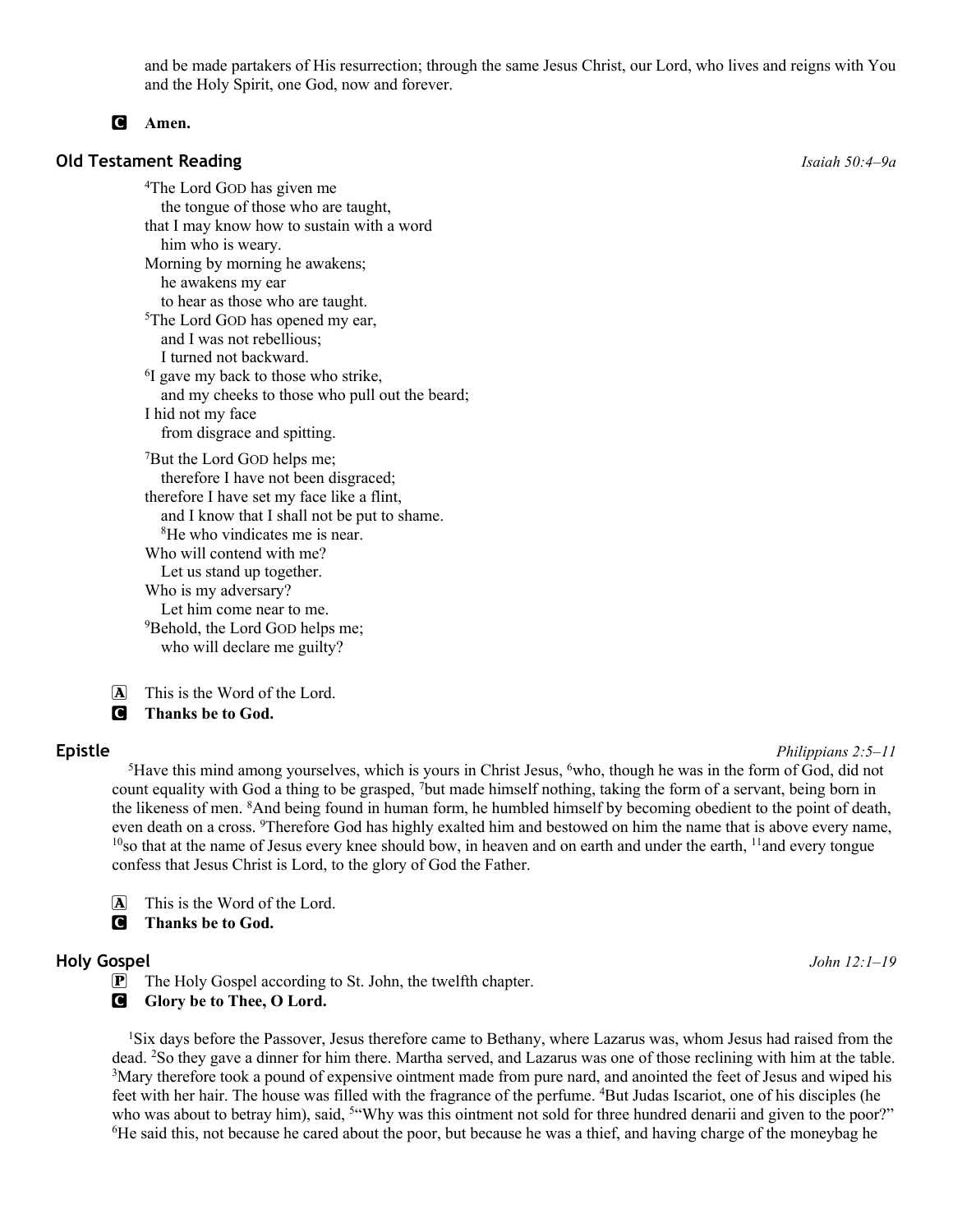used to help himself to what was put into it. 7Jesus said, "Leave her alone, so that she may keep it for the day of my burial. 8The poor you always have with you, but you do not always have me."

<sup>9</sup>When the large crowd of the Jews learned that Jesus was there, they came, not only on account of him but also to see Lazarus, whom he had raised from the dead. <sup>10</sup>So the chief priests made plans to put Lazarus to death as well, 11because on account of him many of the Jews were going away and believing in Jesus.

 $12$ The next day the large crowd that had come to the feast heard that Jesus was coming to Jerusalem.  $13$ So they took branches of palm trees and went out to meet him, crying out, "Hosanna! Blessed is he who comes in the name of the Lord, even the King of Israel!" <sup>14</sup>And Jesus found a young donkey and sat on it, just as it is written,

15"Fear not, daughter of Zion; behold, your king is coming, sitting on a donkey's colt!"

<sup>16</sup>His disciples did not understand these things at first, but when Jesus was glorified, then they remembered that these things had been written about him and had been done to him. 17The crowd that had been with him when he called Lazarus out of the tomb and raised him from the dead continued to bear witness. <sup>18</sup>The reason why the crowd went to meet him was that they heard he had done this sign. <sup>19</sup>So the Pharisees said to one another, "You see that you are gaining nothing. Look, the world has gone after him."

P This is the Gospel of the Lord.

C **Praise be to Thee, O Christ.**

#### **Apostles' Creed**

C **I believe in God, the Father Almighty, maker of heaven and earth.**

> **And in Jesus Christ, His only Son, our Lord, who was conceived by the Holy Spirit, born of the virgin Mary, suffered under Pontius Pilate, was crucified, died and was buried. He descended into hell. The third day He rose again from the dead. He ascended into heaven and sits at the right hand of God the Father Almighty. From thence He will come to judge the living and the dead.**

**I believe in the Holy Spirit, the holy Christian Church, the communion of saints, the forgiveness of sins, the resurrection of the body,** and the life  $+$  everlasting. Amen.

### **441 Ride On, Ride On in Majesty**

- 1 Ride on, ride on in majesty! Hark! All the tribes hosanna cry. O Savior meek, pursue Thy road, With palms and scattered garments strowed.
- 2 Ride on, ride on in majesty! In lowly pomp ride on to die. O Christ, Thy triumphs now begin O'er captive death and conquered sin.
- 3 Ride on, ride on in majesty! The angel armies of the sky Look down with sad and wond'ring eyes To see the approaching sacrifice.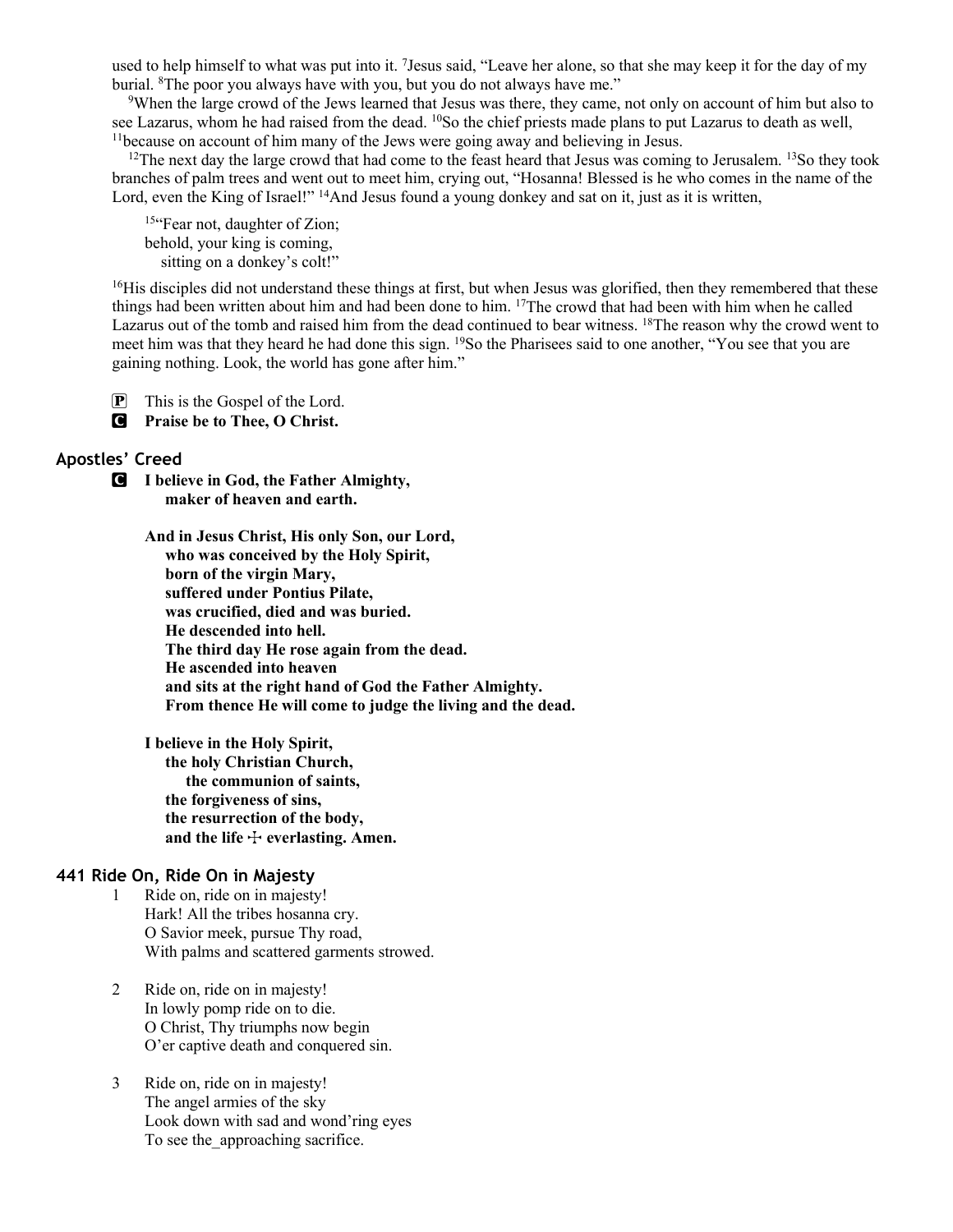- 4 Ride on, ride on in majesty! Thy last and fiercest strife is nigh. The Father on His sapphire throne Awaits His own anointed Son.
- 5 Ride on, ride on in majesty! In lowly pomp ride on to die. Bow Thy meek head to mortal pain, Then take, O God, Thy pow'r and reign. Text: Public domain

### **Sermon**

### **Votum**

- P The peace of God, which passes all understanding, keep your hearts and minds in Christ Jesus.
- C **Amen.**

# **Prayer of the Church**

P Let us pray for the Church, that the Lord would defend her against all her enemies and keep her true to Jesus Christ by the power of Your Word and Spirit: Keep Your Church in Your mercy, that she may endure the assaults of the evil one and remain faithful for the sake of those numbered within Your Kingdom and those who have not yet heard the Gospel and been brought to faith This we pray for St. Columba in East Kilbride, Pastor Bellesbach, and the Lutheran Church Australia; through Jesus Christ, our Lord.

### C **Amen.**

P Almighty God, by Your Spirit You have established us as Your Church and granted to us particular vocations within the Church, home and community in which to serve You. Grant to us every gift and blessing needful, that we may honour our calling and serve You to the best of our ability; through Jesus Christ, our Lord.

#### C **Amen.**

P O mighty Lord, You have established the kingdom of the left hand and hold accountable all those who govern in this and every place. Guide our Queen; Prime Minister; our MPs; and all who make, administer and judge our laws, that they would serve nobly and wisely, pursuing the path of justice and protecting those least able to protect themselves; through Jesus Christ, our Lord.

#### C **Amen.**

P Merciful Lord, Your grace is sufficient for all our needs, and You have promised to be the strength of the weary, the hope of those who fear, the healing of the ill, the fullness of those disabled, and the peace of all who are distressed. Hear us on behalf of all whom we name in our hearts, that they may be well supplied by Your grace in their time of trouble; through Jesus Christ, our Lord.

#### C **Amen.**

P Everlasting Father, it is Your will that all should be saved and come to the knowledge of Your Son by faith. Give to Your Word success and deliver from error all those who live in darkness, that they may walk in the light of the Lord Jesus; through Jesus Christ, our Lord.

#### C **Amen.**

P Blessed Lord, You give food to the hungry and provide for all our needs in this mortal life. Grant to us a grateful heart and knowledge to use wisely and well all that You have entrusted to our care; through Jesus Christ, our Lord.

#### C **Amen.**

P Holy Lord, as once Your Son was welcomed with palms and hosannas, help us to welcome Him who comes to us this day in in His Word. Guard us against false teaching and help us to discern truth from error, that none may be led astray or lost from the fellowship of Your Son; through Jesus Christ, our Lord.

#### C **Amen.**

# **Lord's Prayer** *LSB 196*

- C **Our Father who art in heaven,**
	- **hallowed be Thy name,**
	- **Thy kingdom come,**
	- **Thy will be done on earth as it is in heaven;**
	- **give us this day our daily bread;**
	- **and forgive us our trespasses as we forgive those who trespass against us;**
	- **and lead us not into temptation,**